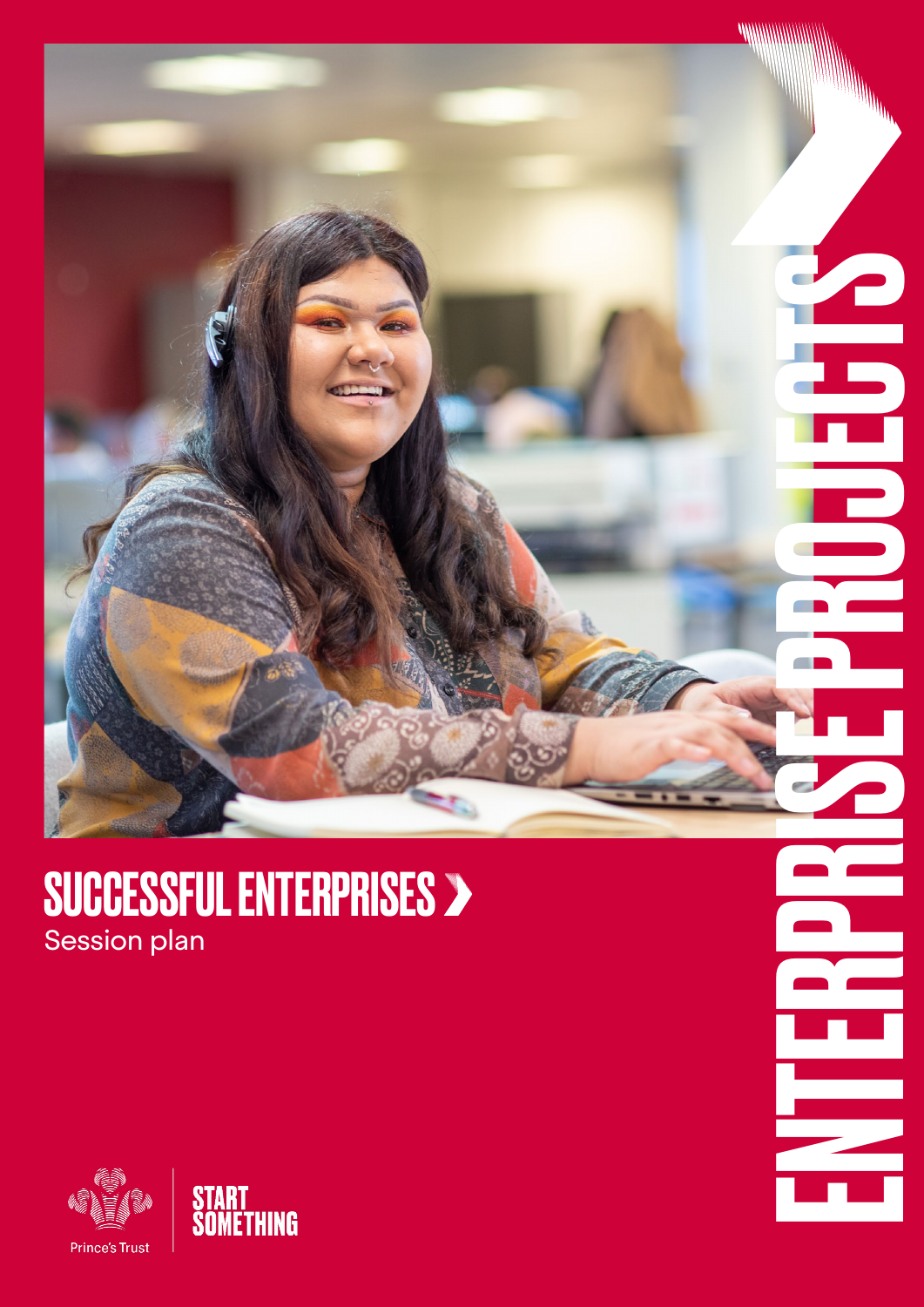### **AT A GLANCE >**

This session introduces learners to the terms 'enterprise' and 'entrepreneur'. They will research different successful enterprises and be able to explain the reasons why specific enterprises are successful. This is the first session in the 'Undertaking an Enterprise Project' unit and provides learners with the background needed to develop and deliver their own enterprise projects in the following sessions.



#### CURRICULUM LINKS

- $\vee$  PSHE curriculum: Enterprise (England)
- $\vee$  Career Education Standards 1, 2, 4, 7, 8 (Scotland)
- Learning for life and work: Employability (Northern Ireland)
- $\checkmark$  Enterprise (Wales)



#### LLN OPPORTUNITIES

- $\vee$  Learning and applying key enterprise terminology
- Writing or presenting an episode about a successful enterprise



#### MATERIALS

- Successful enterprises presentation
- Success factors worksheet
- $\checkmark$  Internet access (preferable)
- Enterprise research worksheet (optional)
- $\vee$  Resources to create episode (see page 7)



#### QUALIFICATION OPPORTUNITIES

 Undertaking an Enterprise Project - LO: Understand the aspects of a successful enterprise



# LEARNING OUTCOMES

- $\vee$  Identify the features of a successful enterprise
- $\checkmark$  Give examples of successful enterprises
- $\vee$  Explain why an enterprise is successful

### **ACTIVITIES >**

| ACTIVITY                             | TIME          | PAGE      |
|--------------------------------------|---------------|-----------|
| Introduction                         | 10 minutes    | <u>03</u> |
| Understanding enterprises            | 15 minutes    | 05        |
| What makes an enterprise successful? | 10-15 minutes | 06        |
| <b>Exploring enterprise</b>          | Dependent     | 07        |
| Wrap up                              | 5 minutes     | 09        |

#### Session plan: Successful Enterprises | 02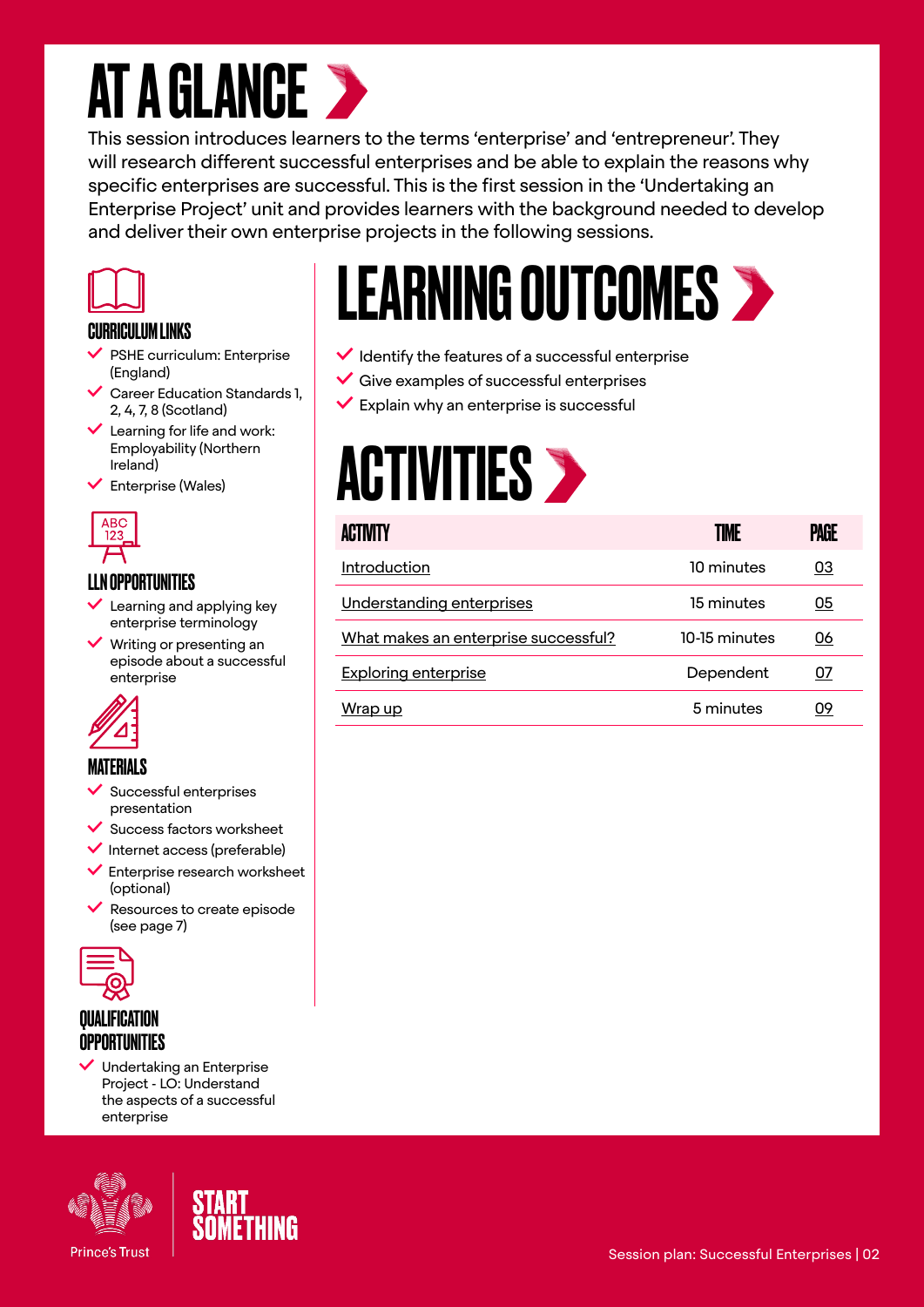## <span id="page-2-0"></span>INTRODUCTION >



#### TIME REQUIRED

10 minutes



**MATFRIALS** 

 Successful enterprises presentation

### ACTIVITY STEPS >

- 1. Introduce the learners to the session by explaining that you will be exploring what successful enterprises are. Do not explain anything else, instead move on to the next step.
- 2. Show learners the two pictures on slide 2 of the 'Successful enterprises' presentation (note: if you don't have access to a computer, you could print this slide off so that every learner can see one). Ask the learners to discuss in small groups or pairs if they know who the person is or what the logo is for.
- 3. After a couple of minutes, encourage the learners to share with the wider group who they think the person is or what the logo is for.

Correct answers:

- Oprah Winfrey
- Adidas
- 4. Explain that Adidas is an enterprise that sells sportswear, and Oprah, as well as being a famous TV host, is also an entrepreneur who has run numerous companies, including TV and film companies, a magazine and a homeware line.

Ask if anyone knows what 'enterprise' or 'entrepreneur' mean, then share the definitions below (they are also on slide 3 of the 'Successful enterprises' presentation).

- An enterprise is essentially a business; the word evolved from the Latin word for 'take'; our modern English word essentially means something you undertake.
- An entrepreneur is someone who has the ideas, skills, risktaking abilities and passion to establish and maintain a successful business.



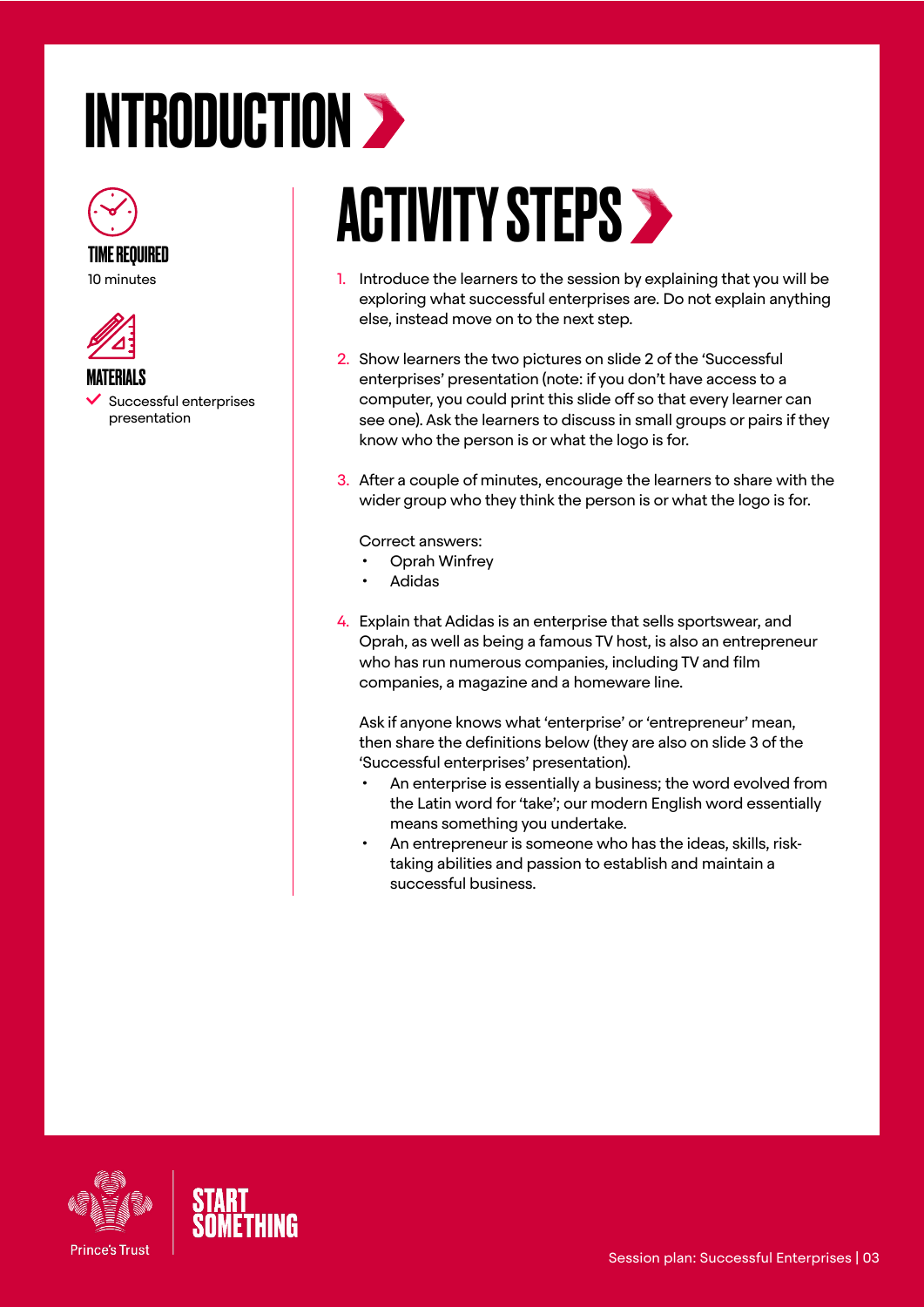### OPTIONAL EXTENSION

Inspire learners by explaining that entrepreneurs can be any age and from any background. You could share some of the stories of the young people who The Prince's Trust have supported to run their own businesses.

- Jack Lambourn who runs his own successful gymnastics club: [https://www.princes-trust.org.uk/](https://www.princes-trust.org.uk/about-the-trust/success-stories/jack-lambourn  ) [about-the-trust/success-stories/jack-lambourn](https://www.princes-trust.org.uk/about-the-trust/success-stories/jack-lambourn  )
- Patrice Nyarko who has set up her own hair and beauty business: [https://www.princes-trust.org.uk/](https://www.princes-trust.org.uk/about-the-trust/success-stories/success-story-patrice-nyarko  ) [about-the-trust/success-stories/success-story-patrice-nyarko](https://www.princes-trust.org.uk/about-the-trust/success-stories/success-story-patrice-nyarko  )
- Cora Laffey who runs her own personal training business: [https://www.princes-trust.org.uk/about](https://www.princes-trust.org.uk/about-the-trust/success-stories/cora-laffey  )[the-trust/success-stories/cora-laffey](https://www.princes-trust.org.uk/about-the-trust/success-stories/cora-laffey  )
- Jazmin who set up her own plus size clothing brand (please note: this video includes sensitive topics): [https://www.youtube.com/watch?v=TfC\\_TMle45A](https://www.youtube.com/watch?v=TfC_TMle45A)

#### This article by Forbes explores 25 leading Black British entrepreneurs:

• [https://www.forbes.com/sites/tommywilliams1/2020/07/01/meet-25-leading-black-british-business](https://www.forbes.com/sites/tommywilliams1/2020/07/01/meet-25-leading-black-british-business-people-to-follow/?sh=4ff85b5a5a5)[people-to-follow/?sh=4ff85b5a5a5](https://www.forbes.com/sites/tommywilliams1/2020/07/01/meet-25-leading-black-british-business-people-to-follow/?sh=4ff85b5a5a5)

#### This article takes a look at 50 British female entrepreneurs:

• <https://www.beauhurst.com/blog/female-entrepreneurs-to-watch/>





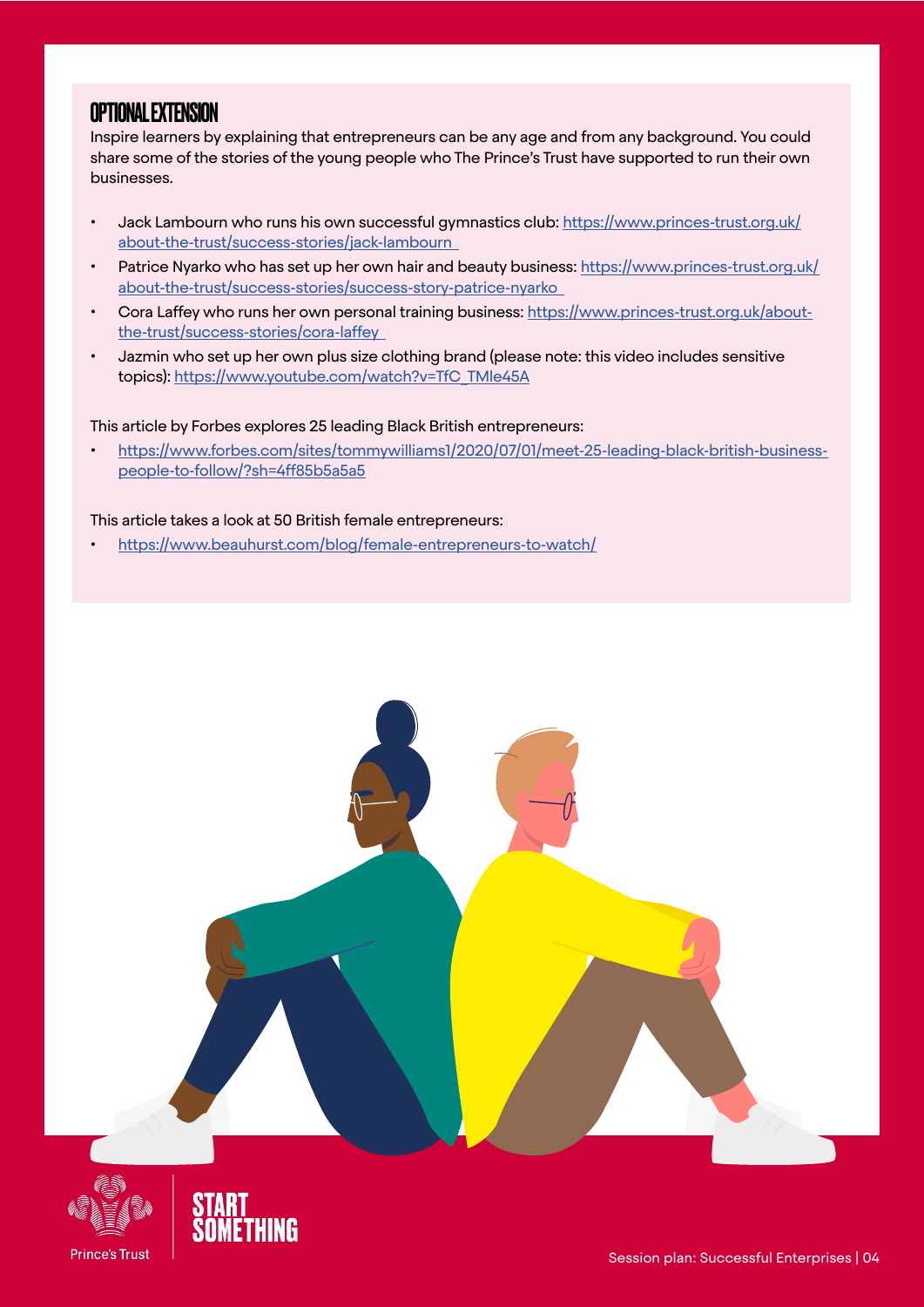### <span id="page-4-0"></span>UNDERSTANDING ENTERPRISES

### TIME REQUIRED

15 minutes



**MATFRIALS**  $\vee$  Paper and pens Whiteboard/flipchart

### ACTIVITY STEPS >

1. As a whole group, try to come up with more examples of enterprises. You could record the learners' ideas on a whiteboard or flipchart.

Suggested answers:

- Big enterprises: Ben and Jerry's, Apple, Meta, JD Sports
- Smaller enterprises: Encourage learners to think of businesses in your local area as they count as enterprises too!
- 2. Divide the learners into small groups or pairs. They can either choose one of the enterprises you've listed on the whiteboard/ flipchart, or you can allocate them one. Ensure that the chosen enterprises are successful ones.

On a piece of paper, each group should create its own mind map for their enterprise and write down everything they know about it, e.g. what they sell or do, why people like it, who runs it, why it is successful etc.

3. After about 4-5 minutes, encourage learners to feedback their ideas. With each group that feeds back, try to get them to explain why they think the enterprise they discussed is successful. You might want to record these ideas on a whiteboard or flipchart.

Some prompt questions are listed below:

- Is their product or service good quality or unique?
- Do people like the CEO/owner of the enterprise?
- Do they have lots of or effective advertising/marketing?
- Is their product or service cheaper than others?



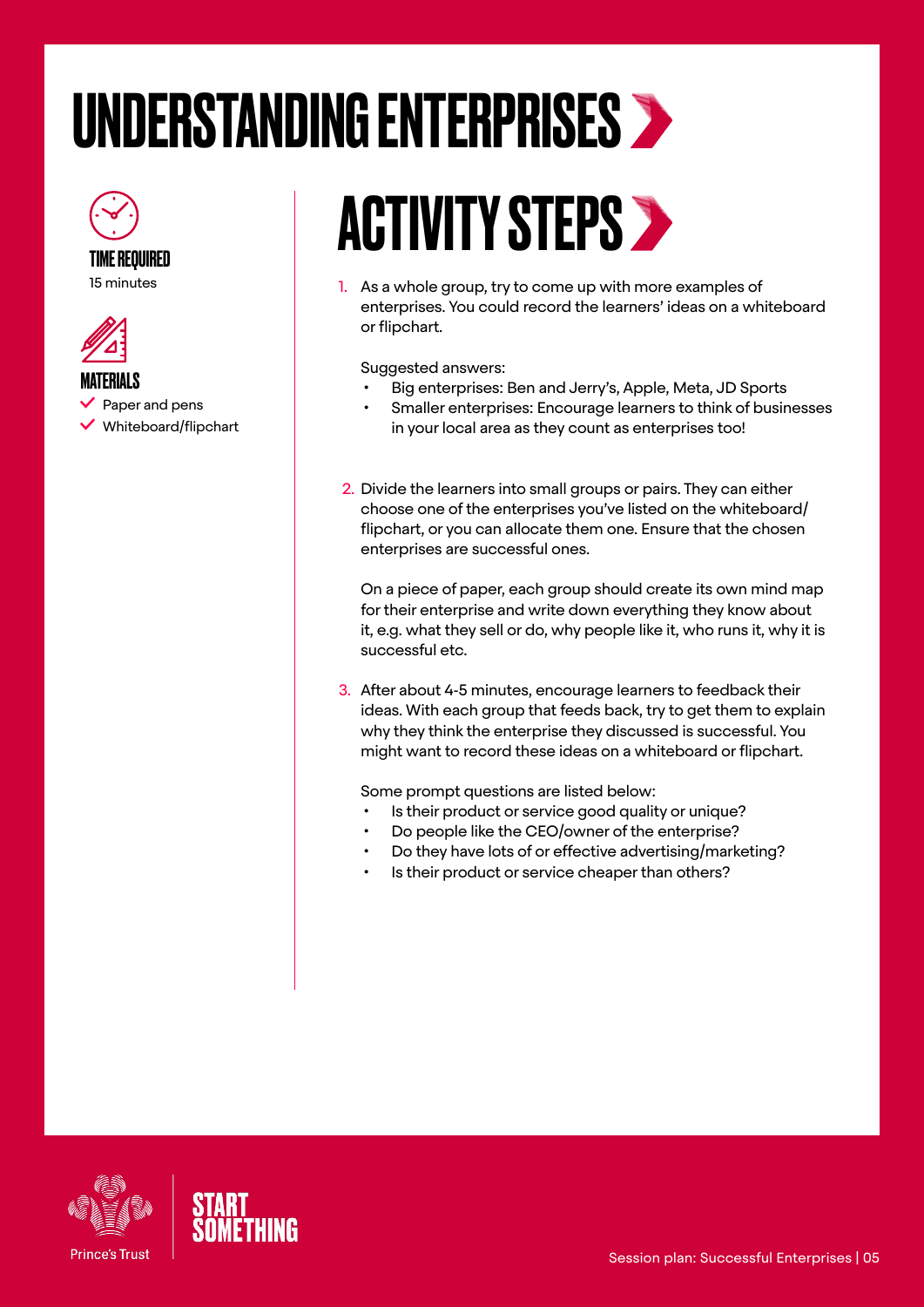### <span id="page-5-0"></span>WHAT MAKES AN ENTERPRISE SUCCESSFUL?





 Success factors worksheet

### **ACTIVITY STEPS >**

- 1. Select one or two of the reasons enterprises are successful that you noted down in the last activity. Explain to learners what the commonly used terminology is for the selected factors e.g. if one reason was that an enterprise has popular posts on social media, you could explain that this is part of 'marketing'.
- 2. Build on references to specific terminology for enterprise and business by handing out the 'Success factors' worksheet to each group or learner. Explain that the worksheet lists many of the factors enterprises need to have to be a success.

Depending on your learners, you could read through the factors and their definitions as a group or they could do this independently. While you/they read through the sheet, encourage them to highlight any factors that they think their enterprise from the previous activity has.

3. Give the learners a couple of minutes to discuss with their partner/ group which factors they highlighted and to ensure they all agree on the selected factors.

Invite learners to share their thoughts with the rest of the group. Use this as an opportunity to check learners' understanding of the terms and correct any misunderstandings.



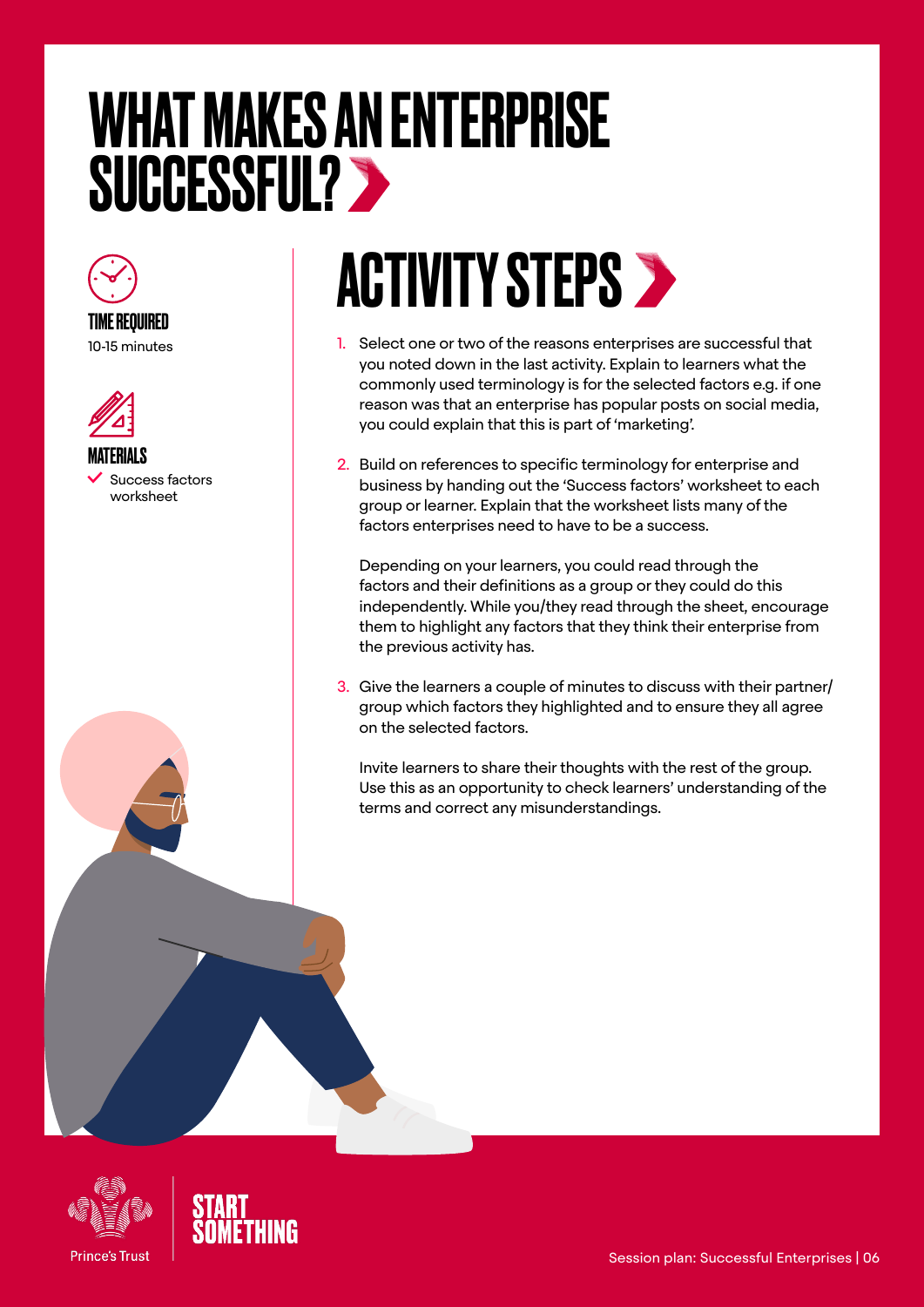### <span id="page-6-0"></span>EXPLORING ENTERPRISE >

If your learners are working towards the qualification, this activity could be used to help evidence their understanding of the 'Understand aspects of a successful enterprise' learning outcome in the 'Undertaking an Enterprise Project' unit. If your learners are working towards Entry Level 3/SCQF Level 3, they only need to identify the features of a successful enterprise.



#### TIME REQUIRED

Dependent (1-2 hours depending on size of group and chosen activities)



#### **MATFRIALS**

- Internet access (preferable)
- Successful enterprises presentation
- Enterprise research worksheet (optional)
- Resources to create episode (e.g. pens and paper, recording equipment)



#### QUALIFICATION OPPORTUNITIES

- The features of a successful enterprise
- Example(s) of successful enterprise(s)
- $\vee$  Explain why an enterprise(s) is/are successful

### **ACTIVITY STEPS >**

1. Tell the learners that a new YouTube channel called 'Exploring Enterprise' is being launched. Each video takes a look at a different enterprise and tries to identify and explain why it is successful. The channel is aimed at young people who are interested in becoming entrepreneurs. Its purpose is to inspire and inform them about enterprise and what it takes to be a success.

Please note: This is a fictional YouTube channel for the purpose of this activity.

2. Learners, either individually or in small groups (these could be the same groups from earlier in the session), have been tasked with writing and directing 1 or 2 (2 if learners are working towards Level 2/SCQF Level 5) episodes for 'Exploring Enterprise'.

Explain to learners the first thing they need to do is choose the enterprise(s) they want to create an episode(s) for. This could be the same enterprise from earlier in the session, or they could select new ones. There is a list of suggested enterprises on the 'Successful enterprises' presentation.

3. Once learners have selected their enterprises, they will need to start researching and preparing for their episode(s).

They could use the internet to research the areas listed on the next page, or if you don't have access to the internet, then ensure learners choose one of the enterprises listed in the presentation and print some information before the session (links to relevant websites are also on the presentation). There is also an optional 'Enterprise research' worksheet learners could fill out while they research.



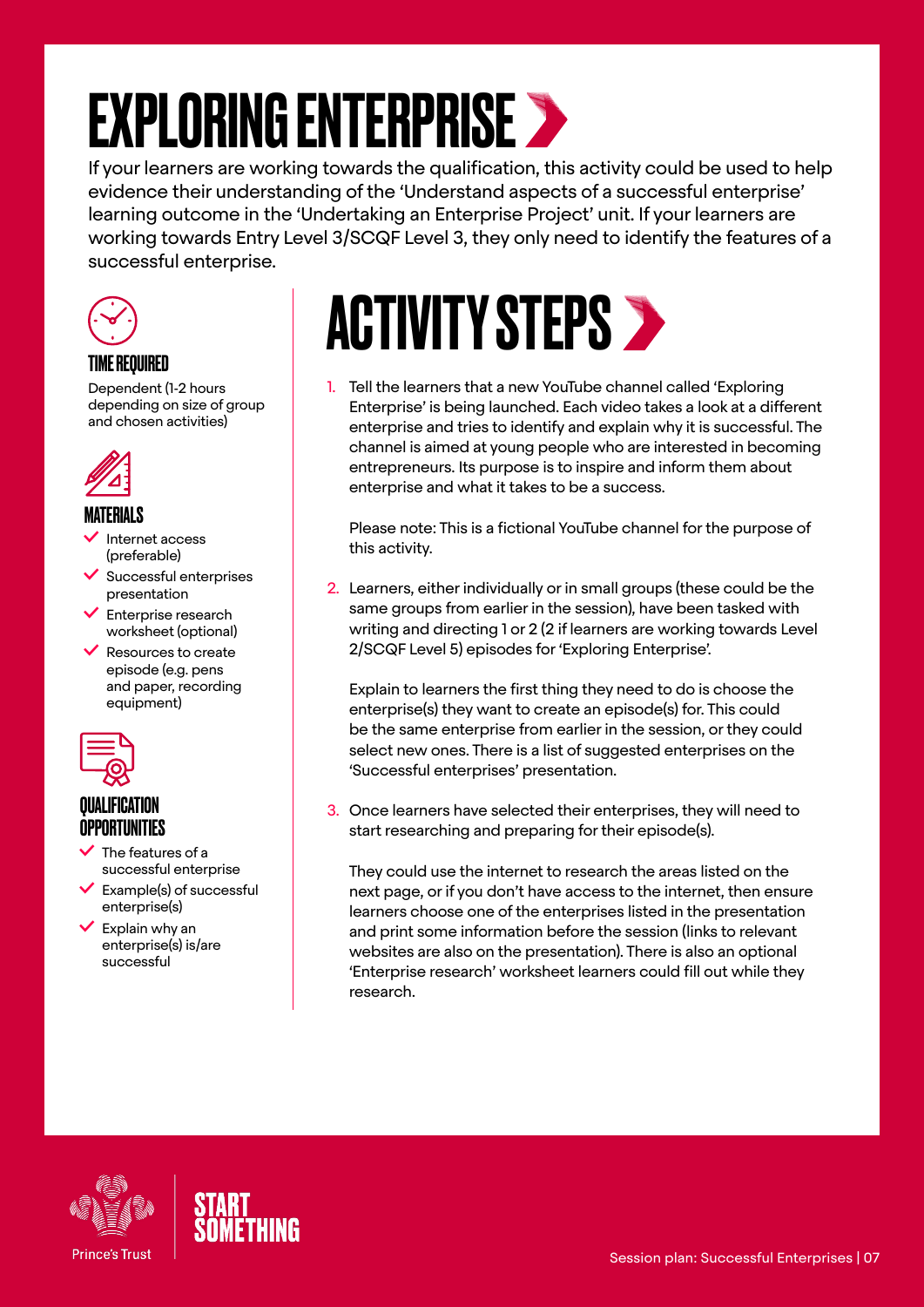Their episode(s) need to cover:

- The name of the enterprise
- What the enterprise sells/offers (product or service)
- The name of the owner/CEO and any relevant background information
- How the enterprise started
- Reasons why the enterprise is successful (refer learners to the 'Success factors' worksheet from the last activity)
- What young aspiring entrepreneurs can learn from the enterprise

Please note: the points above are also on the 'Successful enterprise' presentation.

4. Tell learners that now they have all the information they need for their episode(s), they need to start creating it.

There are numerous ways learners can create their episodes. Here are some suggestions:

- Learners write a script for their episode(s), they could also read it out and present it to the rest of the group
- Learners create a storyboard, this could include visuals for each main part of the episode, alongside text that would be read out
- Learners audio or video record their episode(s) if you choose this option, ensure you have the correct equipment and consent from parents/guardians.

#### OPTIONAL EXTENSION

If you have time and your learners would benefit from or enjoy it, the groups could present their episodes to the rest of the learners or others in your setting.